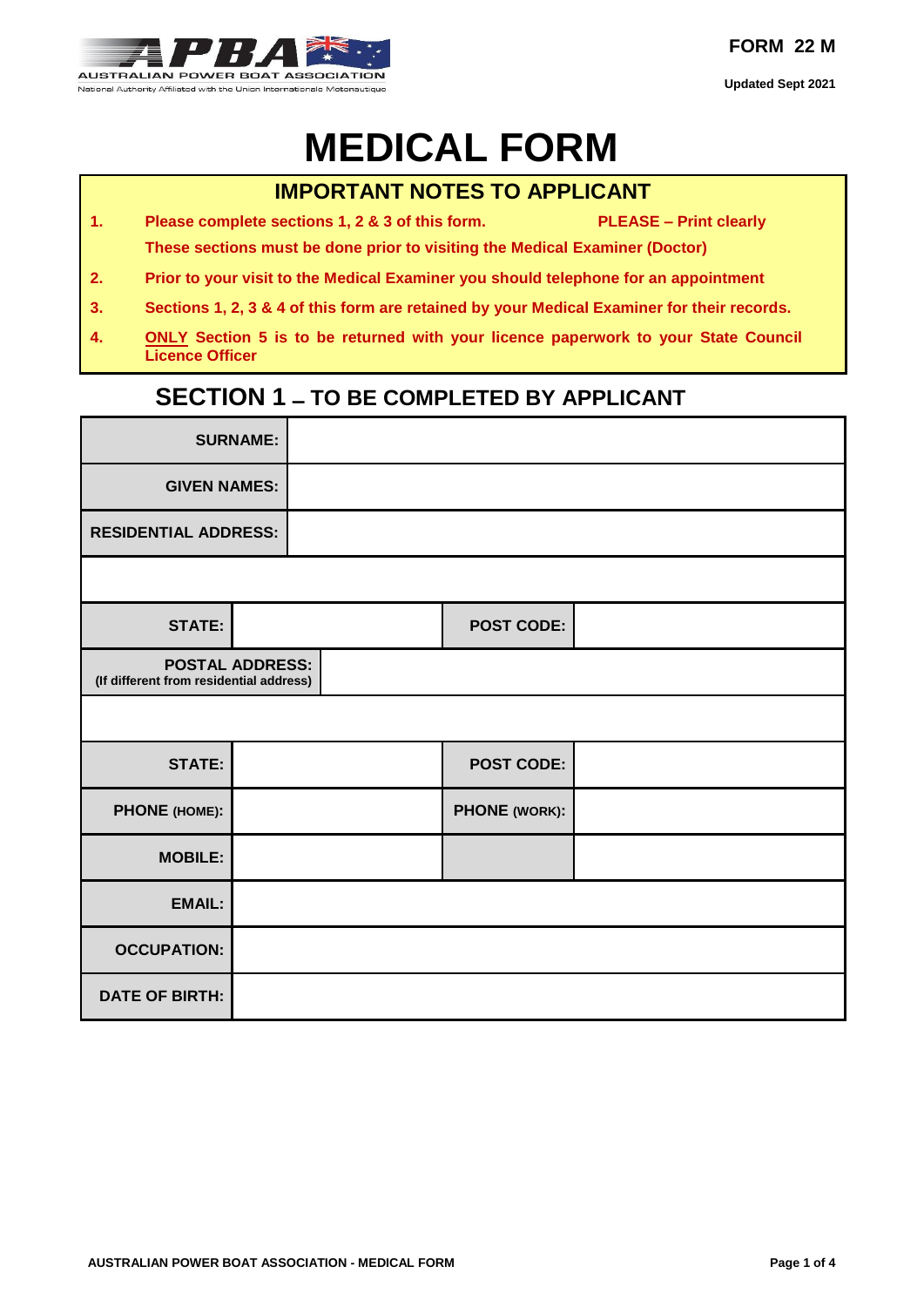

## **SECTION 2 – TO BE COMPLETED BY APPLICANT**

|              | <b>STATEMENT BY APPLICANT</b>                                | <b>Please tick</b> | <b>YES</b> | <b>NO</b> |  |  |
|--------------|--------------------------------------------------------------|--------------------|------------|-----------|--|--|
| $\mathbf{A}$ | Do you at present have any disease or disability?            |                    |            |           |  |  |
|              | <b>HAVE YOU EVER SUFFERED FROM:</b>                          |                    |            |           |  |  |
| $\mathbf B$  | Anxiety State. Depression or any nervous or mental disorder? |                    |            |           |  |  |
| $\mathbf c$  | Headaches - recurrent or severe?                             |                    |            |           |  |  |
| D            | Epilepsy, fits, turns or blackouts?                          |                    |            |           |  |  |
| E            | Fainting, giddiness or dizziness?                            |                    |            |           |  |  |
| F            | Head injury or concussion?                                   |                    |            |           |  |  |
| G            | Tuberculosis, Bronchitis, Asthma or Pneumonia?               |                    |            |           |  |  |
| н            | Rheumatic Fever or heart disease?                            |                    |            |           |  |  |
|              | Indigestion, gastric or duodenal ulcer?                      |                    |            |           |  |  |
| J            | Kidney or bladder trouble?                                   |                    |            |           |  |  |
| K            | Diabetes?                                                    |                    |            |           |  |  |
| L            | Anemia or other blood disorder?                              |                    |            |           |  |  |
| M            | Jaundice, hepatitis or glandular fever?                      |                    |            |           |  |  |
| N            | Noises in ear, earache or discharge?                         |                    |            |           |  |  |
| O            | Chronic sinus trouble?                                       |                    |            |           |  |  |
| P            | Any surgical operation?                                      |                    |            |           |  |  |
| Q            | Any fracture or broken bones?                                |                    |            |           |  |  |
| R            | Any illness or injury not mentioned?                         |                    |            |           |  |  |
| $\mathbf{s}$ | Wear glasses or contact lenses?                              |                    |            |           |  |  |
| T            | Take any tablets, injections or other form of medication?    |                    |            |           |  |  |

**For each 'Yes' answer, please provide full details (including dates where applicable) in the space below:** 

**Note: if there is not enough space here, please attach an additional page with the details.** 

### **SECTION 3 - DECLARATION TO BE COMPLETED BY APPLICANT**

I, \_\_\_\_\_\_\_\_\_\_\_\_\_\_\_\_\_\_\_\_\_\_\_\_\_\_\_\_\_\_\_\_\_\_\_\_ hereby declare that I have carefully considered my answers to the questions above, and that to the best of my knowledge that they are complete and correct and I have not withheld any information or made any misleading statement.

Furthermore, I declare that, should I sustain any accident or injury, or should any of the above answers not continue to apply throughout the currency of any licence issued to me based on this medical examination, I agree to immediately surrender such licence to the APBA and agree to submit myself for a further medical examination.

I authorise the Medical Assessor, or his/her representative to obtain relevant clinical records, X-rays and pathology reports from any hospital or medical practitioner that I have previously attended.

If a female applicant, I agree to abstain from exercising the privileges of this licence in the last four (4) months of pregnancy.

| Date:                               |  | <b>Signature of Applicant:</b> |  |
|-------------------------------------|--|--------------------------------|--|
| <b>Witness or Medical Examiner:</b> |  |                                |  |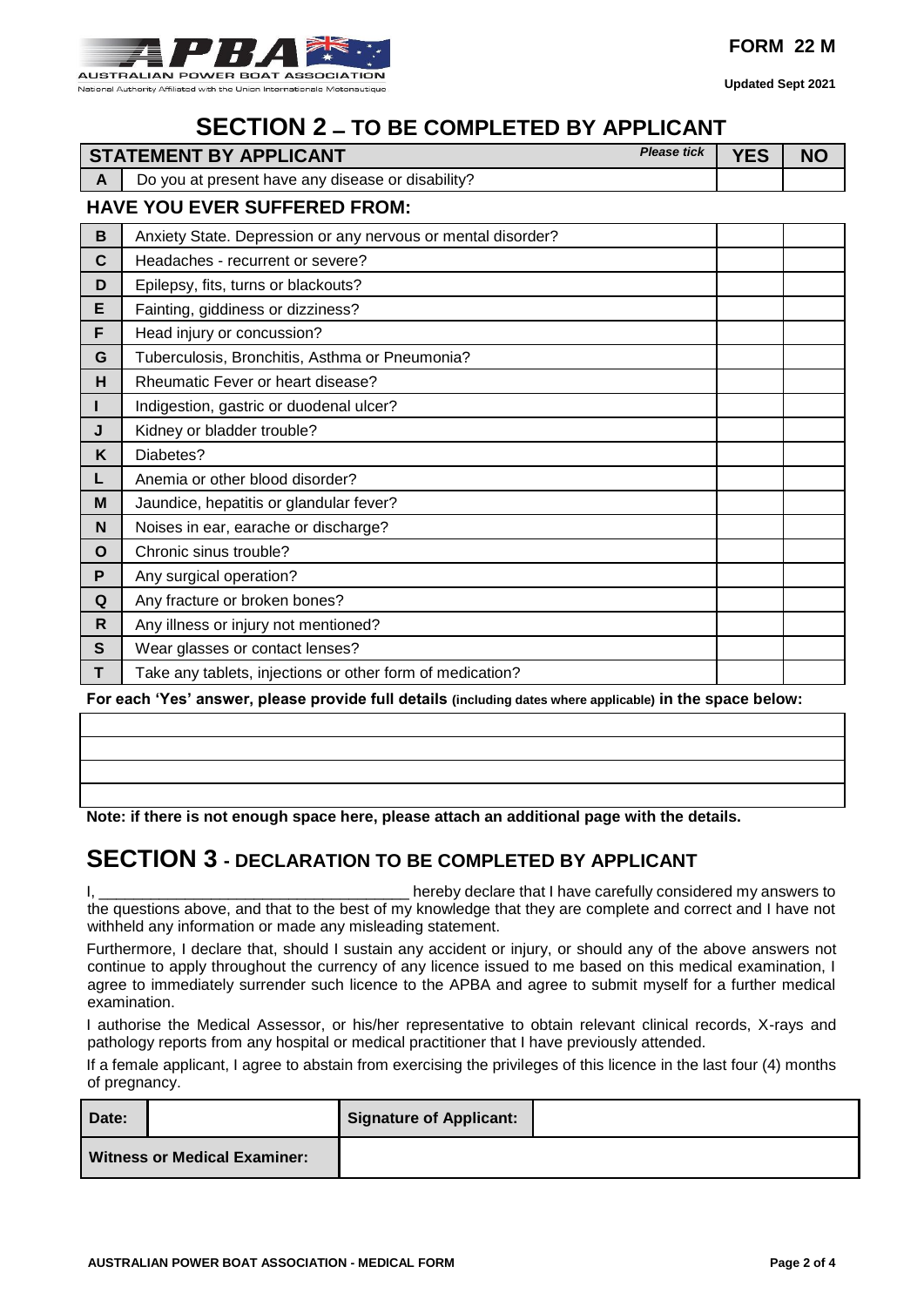

### **SECTION 4 - CONFIDENTIAL REPORT BY MEDICAL EXAMINER**

| <b>AGE</b>                          |               | <b>HEIGHT</b>          |                               | <b>WEIGHT</b> |               |                     |
|-------------------------------------|---------------|------------------------|-------------------------------|---------------|---------------|---------------------|
|                                     |               |                        |                               |               |               |                     |
| <b>PULSE RATE</b>                   |               |                        | <b>BLOOD PRESSURE</b>         |               |               |                     |
|                                     |               |                        |                               |               |               |                     |
|                                     |               | <b>Tick Answers</b>    |                               |               |               | <b>Tick Answers</b> |
|                                     | <b>Normal</b> | <b>Abnormal</b>        |                               |               | <b>Normal</b> | <b>Abnormal</b>     |
| <b>CARDIOVASCULAR SYSTEM</b>        |               |                        | <b>CENTRAL NERVOUS SYSTEM</b> |               |               |                     |
| <b>Heart Size</b>                   |               |                        | Intellect                     |               |               |                     |
| <b>Heart Sounds</b>                 |               |                        | Deep Reflexes                 |               |               |                     |
| <b>Murmurs</b>                      |               |                        | Coordination                  |               |               |                     |
| ECG (if required)                   |               |                        |                               |               |               |                     |
|                                     |               |                        |                               |               |               |                     |
| <b>RESPIRATORY SYSTEM</b>           |               |                        | <b>LIMBS</b>                  |               |               |                     |
| Air Entry                           |               |                        | Deformity                     |               |               |                     |
| <b>Breath Sounds</b>                |               |                        | Range of Joint Movement       |               |               |                     |
| Accompaniments                      |               |                        |                               |               |               |                     |
|                                     |               |                        |                               |               |               |                     |
| <b>ABDOMEN</b>                      |               |                        | <b>URINE</b>                  |               |               |                     |
| Viscera                             |               |                        | Protein                       |               |               |                     |
| Hernia Orifices                     |               |                        | Glucose                       |               |               |                     |
|                                     |               |                        |                               |               |               |                     |
| <b>ENT &amp; VESTIBULAR SYSTEMS</b> |               |                        | <b>VISUAL SYSTEM</b>          |               |               |                     |
| Tympana                             |               | Eyes - any Abnormality |                               |               |               |                     |
| Nystagmus                           |               |                        | General Inspection            |               |               |                     |
| Sharpened Romberg                   |               |                        | Eye Movements, cover test     |               |               |                     |
|                                     |               |                        | Fields, confrontation test    |               |               |                     |
| <b>VISUAL ACTIVITY</b>              |               |                        |                               |               |               |                     |
| <b>NATURAL SIGHT</b>                |               | <b>Right</b>           |                               | Left          |               |                     |
|                                     |               | 6/                     |                               |               | 6/            |                     |
|                                     |               |                        |                               |               |               |                     |

| <b>WITH CORRECTION</b>             | Right | Left |
|------------------------------------|-------|------|
| <b>SPECTACLES / CONTACT LENSES</b> |       |      |

#### **EXAMINERS COMMENTS**

On history

**On examination**